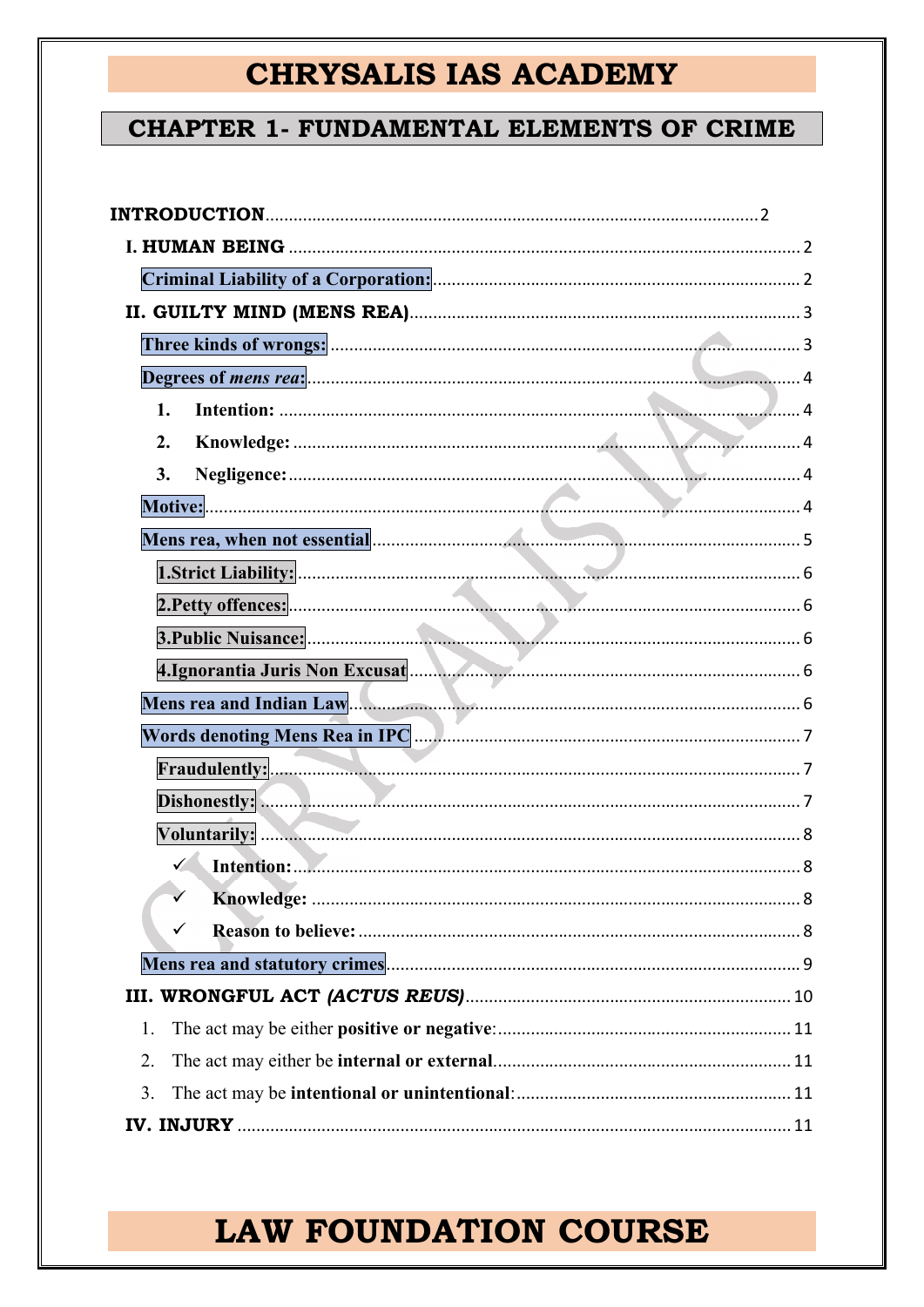## <span id="page-1-0"></span>**INTRODUCTION**

There are in all **four elements** that go to constitute a crime:

- i) A human being;
- ii) Guilty intention or *mens rea* on the part of such human being;
- iii) *Actus reus*, illegal act or omission; and
- iv) Injury to another human being.

### <span id="page-1-1"></span>**I. HUMAN BEING**

The first essential of a crime is a human being who

- i) must be under legal obligation to act in a particular manner and
- ii) should be a fit subject for award of appropriate punishment.

**Section 2** of the IPC clearly provides that every person shall be liable to punishment under this Code for every act or omission contrary to the provisions thereof, of which he shall be guilty within India. **Section 11** of the IPC provides that the 'person' includes a company, or association or a body of persons whether incorporated or not. The word 'person', hence, includes *artificial* or *juridical* persons.

#### <span id="page-1-2"></span>**Criminal Liability of a Corporation:**

In the beginning the view prevailed that Corporations entail no criminal liability. It is due to the following reasons:

- i. A corporation has no physical body of its own and so it cannot be imprisoned.
- ii. A corporation has no mind of its own and so it can never have a criminal intention. Moreover, a corporation acts only through its agent or servant and since there is nothing as vicarious liability under criminal law, no corporation can be held liable in the capacity of manner. However if individual members of a corporation entertain a criminal intent they are indictable.
- iii. The doctrine of ultra vires confines corporate activities within a defined limit. So a corporation can only be held liable for the act authorised by it. Since a corporation can never authorise the commission of a crime, the question of its criminal liability does not arise.

However, an important development took place in the case of *Lennard Carrying Co. Ltd. v. Asiatic Petroleum Co. Ltd.* wherein it was held that: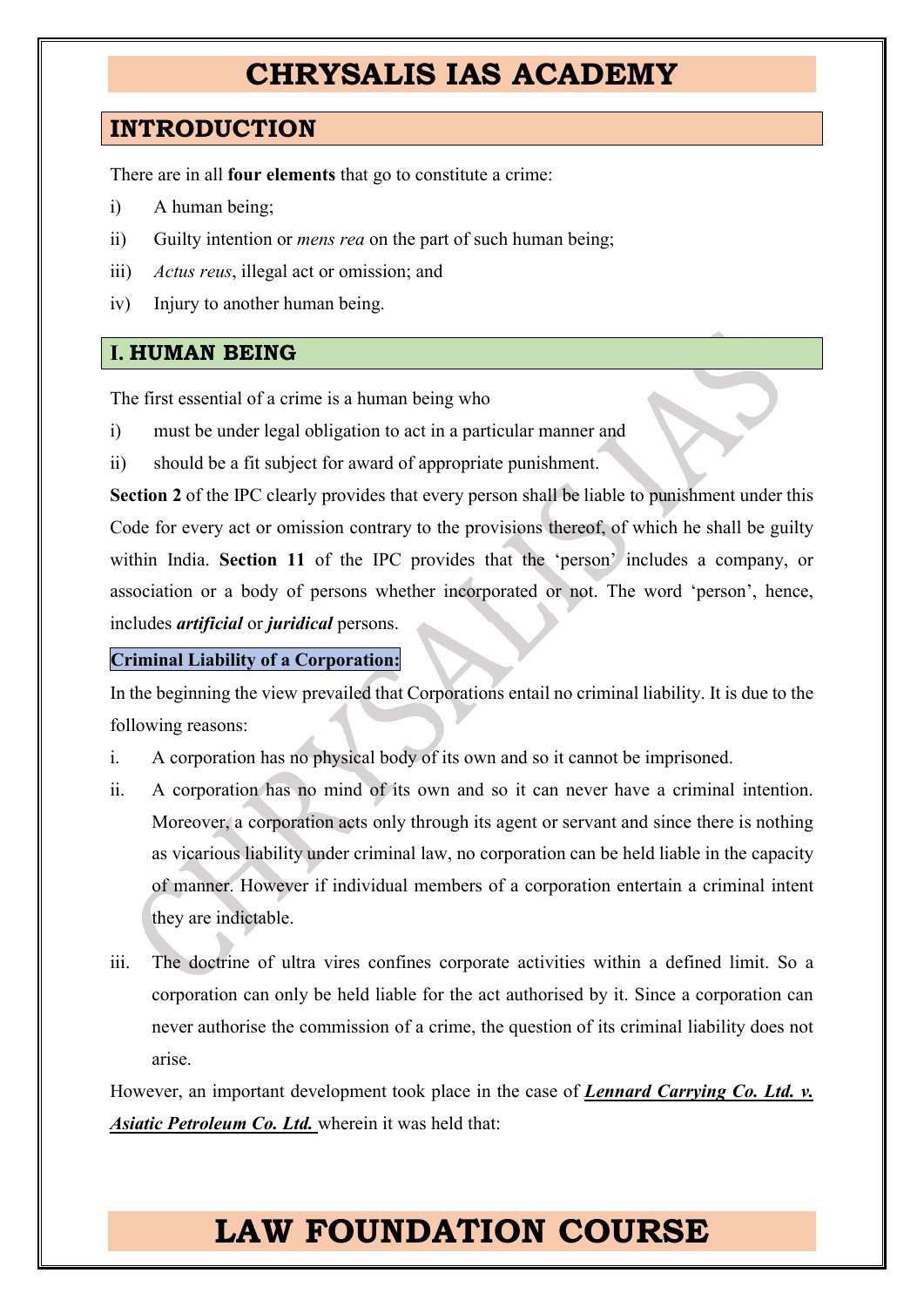"The fault of a corporation is the fault of its superior officers who are the directing mind or will of the corporation."

Inspite of well-known decisions of English courts the law regarding criminal liability of corporations in England is not a well-defined concept. In India also, the position in this respect is not very satisfactory.

In *State of Maharashtra v. Syndicate Transport Co. Ltd.* it was held that:

"A company cannot be indicted for offences like bigamy, rape, perjury, etc. which can only be committed by a human individual or for offences punishable with imprisonment or corporal punishment. Barring these exceptions a corporate body ought to be indicted for criminal acts or omission of its director or authorised agents or servants whether they involve mens rea or not, provided they have acted or have purported to act under authority of the corporate body."

However, for making the corporation criminally liable each case should be considered on its own facts.

Criminal liability of a corporation is an imputed liability and not a vicarious liability. As the corporation itself cannot be executed or punished the liability is to be imputed to its high managerial agents who are responsible for the conduct of its policy and business. For example, Section 17 of the Prevention of Food Adulteration Act, 1954 provides that where an offence under the Act has been committed by a company, every person who at the time the offence was committed, was in charge of and was responsible to the company for the conduct of the business of the company shall be deemed to be guilty of the offence and shall be liable to be punished.

### <span id="page-2-0"></span>**II. GUILTY MIND (MENS REA)**

The fundamental principle of penal liability is that an act alone does not amount to a crime. It must be accompanied by a guilty mind, as laid down by the Latin maxim, *actus non facit reum nisi mens sit rea*. Therefore, if a person is to be punished under criminal law, it is generally necessary that he must have done some criminal act and he must have done such act with a guilty mind (*mens rea*). No person can be punished merely because his act has led to some mischievous result. The law must inquire into the mental attitude of the person doing the act.

#### <span id="page-2-1"></span>**Three kinds of wrongs:**

Looked at from the angle of mens rea, wrongs are of three kinds:

(a) Intentional or willful wrongs, where the offender does an act intending to do it. In such cases, *mens rea* amounts to intention, purpose or design.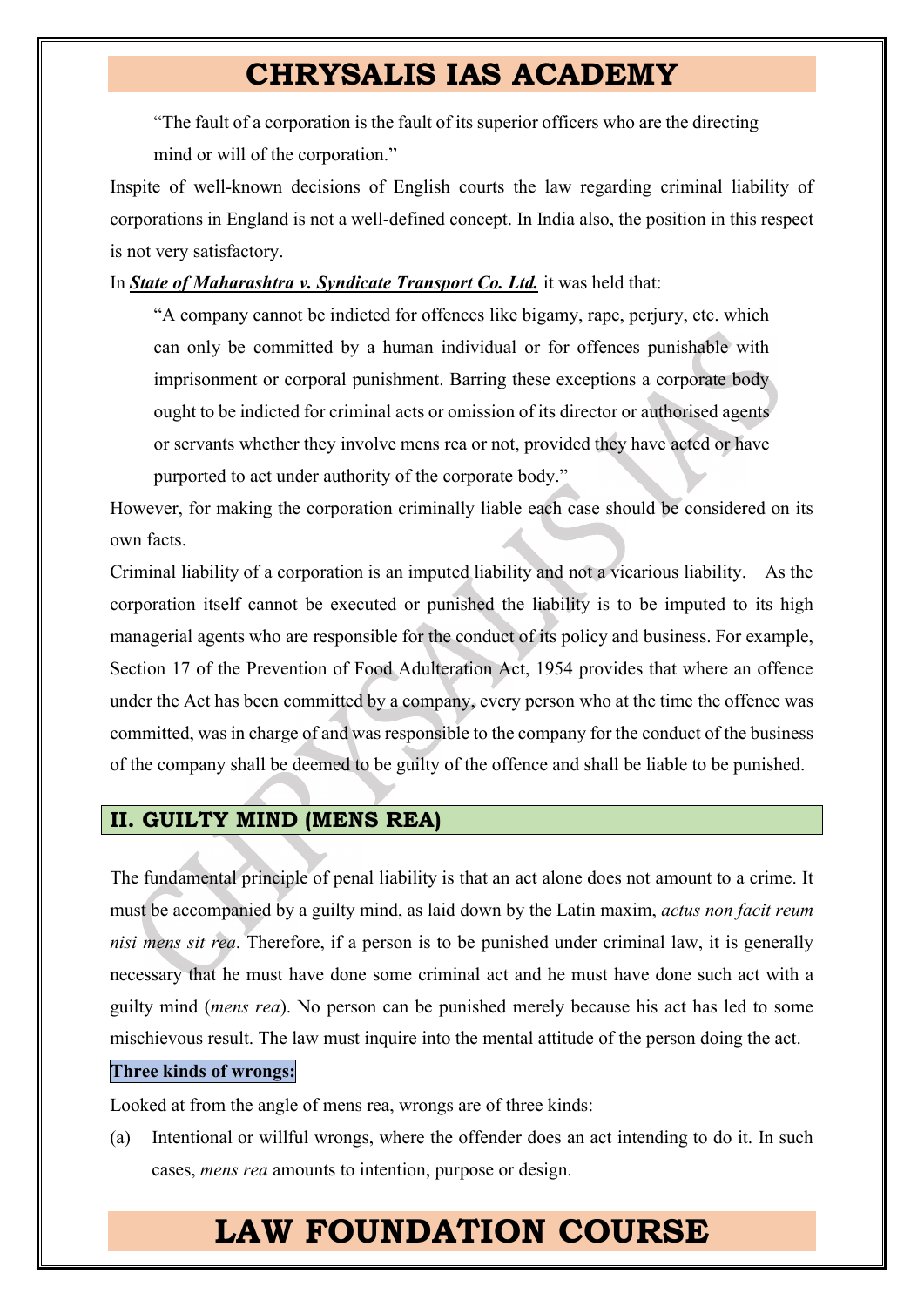- (b) Wrong of negligence, where there is no wrongful intention, but a failure to take proper care and precaution.
- (c) Wrongs of strict liability, where the law does not require the presence of *mens rea.*

### <span id="page-3-0"></span>**Degrees of** *mens rea***:**

To ascertain the degree of mens rea the following two factors need to be examined:

- [1] You know it will happen
- [2] You want it to happen

### <span id="page-3-1"></span>**1. Intention:**

It is the strongest mens rea where there is knowledge as well as assurance that the person will be harmed for sure.

### <span id="page-3-2"></span>**2. Knowledge:**

You know it will happen but you don't want it to happen.

### <span id="page-3-3"></span>**3. Negligence:**

You neither know it will happen nor want it to happen.

It may further be noted that *mens rea* must extend to all the three parts of an act:

- (a) the physical doing or not doing,
- (b) the circumstances; and
- (c) the consequences.

If the mens rea does not extend to any part of the act, there will be no guilty mind behind the act.

### <span id="page-3-4"></span>**Motive:**

An intention is the immediate desire and foreknowledge behind an act. Such a desire might be a means for another desire. Such ulterior mental condition is known as the *motive* for the act. Motive is not to be confused with intention. Motive means anything that can contribute to, give birth to, or even prevent, any kind of action. Motive alone does not determine the criminally of the act.

- $\triangleright$  A legal act may be done with a malicious motive, but that alone does not make the act illegal. For instance, X has a flourishing toy business, and Y, an arch rival of X, sets up a similar business in the vicinity of X's business, with the malicious motive of reducing X's profits. Now, such an act does not become illegal, as freedom of trade or profession is granted to everyone, subject to certain restrictions.
- $\triangleright$  On the other hand, an act which is unlawful cannot, in law, be excused in the ground that it was committed with a good motive. For instance, X cannot justify his act of killing Y, his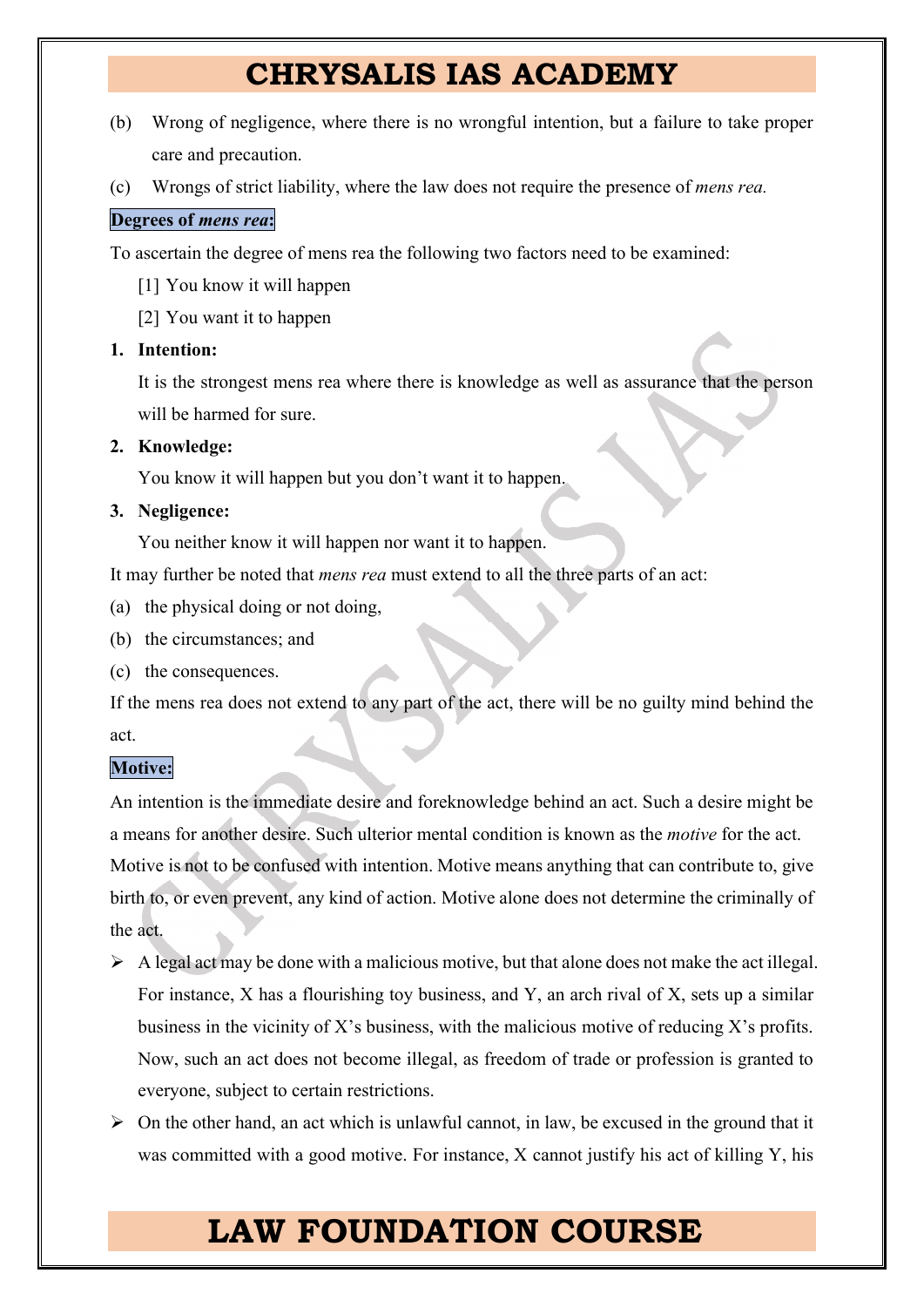friend, on the ground that Y was terminally ill and Y could not bear to see him suffer pain, and the hence, he acted with a humanitarian motive.

Motive may serve as a clue to the intention.

For example, A intentionally shoots at B, and kills him. He has killed B with the motive of eliminating a political rival. In this case, the act of shooting was done with an intention, and such intention was the result of the desire of the wrong-doer to eliminate his political rival. The immediate mental condition, that is, killing the man, is called intention, and the ulterior desire to do away with a political rival is called the motive.

#### **In the case of every wrongful act, these two** *questions* **arise;**

- 1. *Firstly*, whether the act was done intentionally or accidently.
- 2. Secondly, if the act was done intentionally, why it was done?

The first question refers to the **intention** and the second to the **motive** of the person.

In *Emperor v. Apaji Yadavrao,* the sweepers of a certain village, had been suspended from their office for some months. A meeting of the villagers was held at the house of the Patel (headman) at which the Patel was present, to consider the question of their restoration to office, and an agreement was arrived at that they should be restored on their paying Rs. 300 to the Patel, to be used for the repair of the village temple. It was held that Patel, being a public servant had committed an offence under S. 161 of the Indian Penal Code (public servant accepting illegal gratification). The fact that the money went to the temple, and not to the accused's pocket, was held to be irrelevant; the accused's motive may have been noble, but that is irrelevant in criminal law.

In *Emperor v. Raghunath Rai*, Hindus of a particular locality apprehended that X, a Mohamedan, who owned a calf, was going to sacrifice that calf, and an agreement was arrived at, under which X consented that the calf might be tied up in Y's house, which was close by to Z. Z, a Hindu who arrived on the scene subsequently, carried away the calf without the consent of X or Y, to prevent all chances of the calf being sacrificed. X prosecuted Z for theft. It was held that he was guilty of theft, however, laudable his motive might be.

In short, in a criminal case, the end cannot justify the means, i.e., the motive does not justify the intention. Hence, a righteous motive is not a good defence when the intention of the person is criminal.

#### <span id="page-4-0"></span>**Mens rea, when not essential**

In modern criminal law, there are some special circumstances under which the law imposes a strict liability, and such cases may be treated as exception to the doctrine of mens area.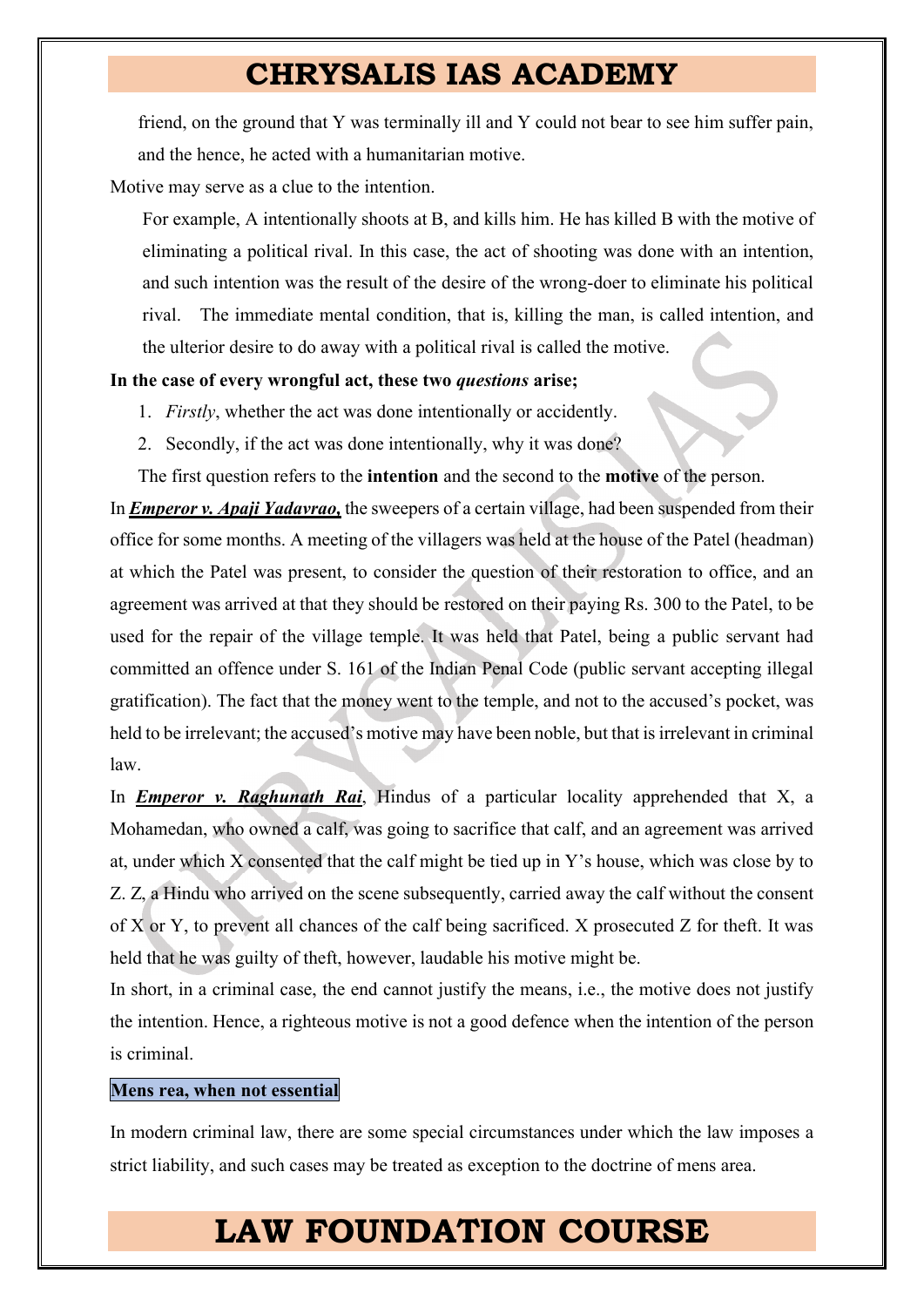The following are the four important cases where *mens rea* is not required in criminal law:

### <span id="page-5-0"></span>*1.Strict Liability:*

Where a statute imposes strict liability, the presence or absence of a guilty mind is irrelevant. Several modern statutes passed in the interests of public safety and social welfare impose such strict liability. In matters concerning public health, food, drugs, etc. such strict liability is imposed, e.g., under The Motor Vehicle Act, The Arms Act, Prevention of Food Adulteration Act, licensing of shops, hotels, restaurants and chemicals establishments.

### <span id="page-5-1"></span>*2.Petty offences:*

When it is difficult to prove *mens rea*, where the penalties are petty fines, and where a statute has done away with the necessity of *mens rea* on the basis of expediency, strict liability in criminal law may be imposed. In such petty cases (as for instance, parking offences), where speedy disposal of cases in necessary and where the proving of *mens rea* is not easy, the accused may be fined, even without any proof of *mens rea*.

### <span id="page-5-2"></span>*3.Public Nuisance:*

The third exception to the doctrine of *mens rea* is in the cases of public nuisance. The justification of this exception is the same as in the case of the first exception. In the interest of public safety, strict liability must be imposed, and if one causes public nuisance with or without a guilty mind, he becomes punishable.

### <span id="page-5-3"></span>*4.Ignorantia Juris Non Excusat*

Another exception is related to the maxim "Ignorance of the law is no excuse." If a person violates a law without having knowledge of the law, it cannot be said that he has intentionally committed an act which is prohibited by law. In such cases, the fact that he was not aware of the rule of law and that he did not intend to violate it, is no defence, and he would be liable as if he was aware of the law.

### <span id="page-5-4"></span>**Mens rea and Indian Law**

Every offence under the Indian Penal Code is defined and definition states not only what the accused must have done, but also the state of his mind with regard to the act when he was doing it. Each definition of the offences is complete in itself. The word *mens rea* have nowhere been used in the IPC but they have been applied in two different ways:

i. While defining offences, words used indicate actual criminal intent required for the offence. The expressions fraudulently, dishonestly, voluntarily, intentionally, etc. used in the definitions indicate criminal intent.

Eg. – Theft must be committed dishonestly.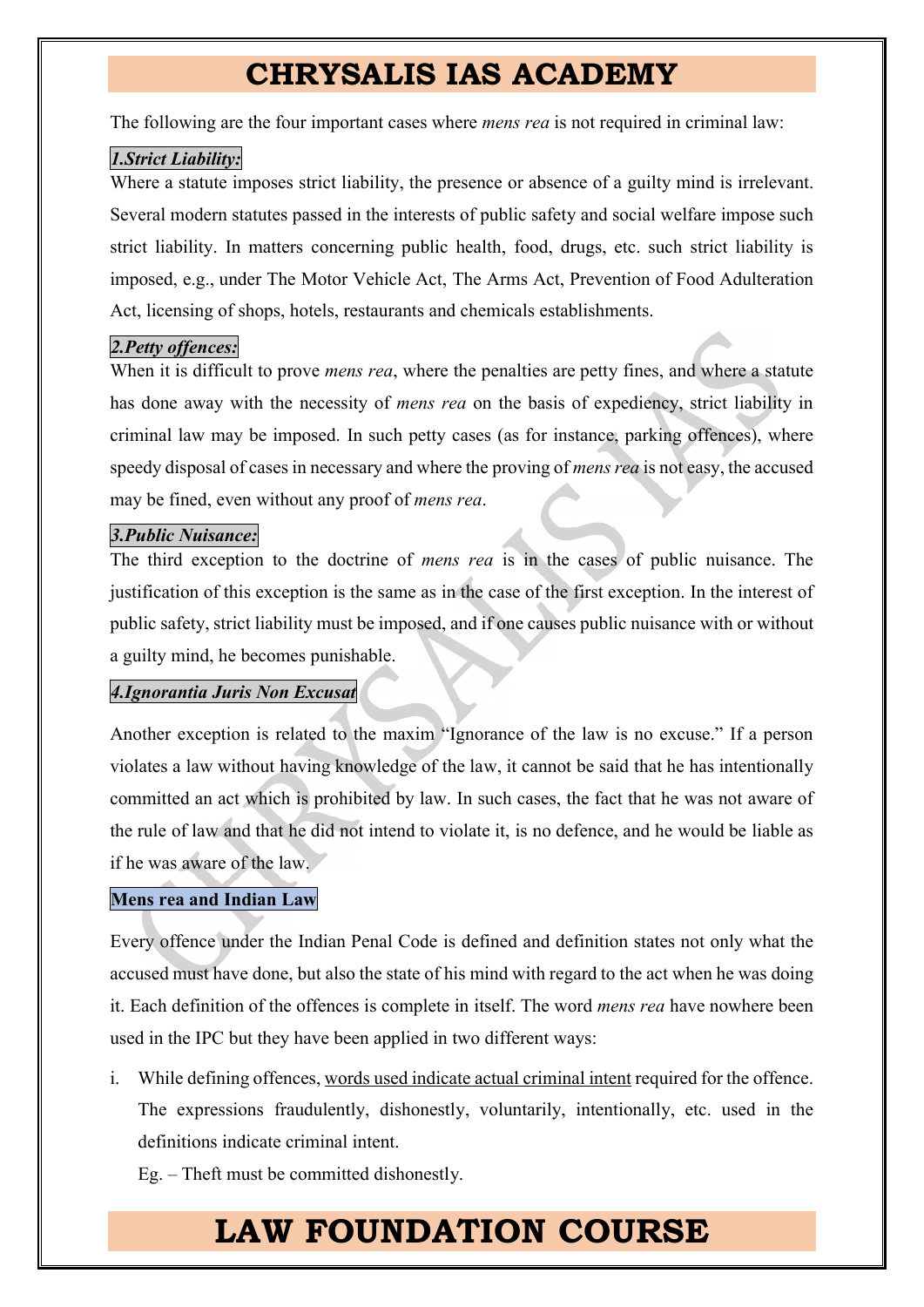Eg. – Cheating must be committed fraudulently.

Eg. – Murder must be committed either intentionally or knowingly.

ii. The IPC contains a separate chapter on General Exceptions (Sections 76-106) which indicates the circumstances where absence of criminal intent may be presumed. This negative method of applying mens rea in the IPC has been found to be very useful.

The doctrine of mens rea has been applied by courts in India and it is now firmly settled law that mens rea is an essential ingredient of an offence.

#### <span id="page-6-0"></span>**Words denoting Mens Rea in IPC**

#### <span id="page-6-1"></span>*Fraudulently:*

According to Section 25 "A person is said to do a thing fraudulently if he does that thing with intent to defraud but not otherwise". The expression 'defraud' involves two elements, viz., deceit and injury to the person deceived. According to Sir James Stephen, a particular conclusive test as to the fraudulent character of a deception for criminal purposes is this: Did the author of the deceit derive any advantage from it which he could not have had if that truth had been known? If so it is hardly possible that advantage should not have had an equivalent in loss or risk of loss, to someone else, and if so, there was fraud. The word as used in the Code is used in its ordinary and popular acceptance.

In *Shashi Bhushan v. King-Emperor,* the accused applied for admission to L.L.B. (Final) class in Benaras University alleging that he had attended LL.B. (Previous) class in Lucknow Canning College. He was admitted and required to produce a certificate in support of proof of having passed LL.B. (Previous) examination. He produced a forged certificate and it was held that he acted fraudulently.

#### <span id="page-6-2"></span>*Dishonestly:*

'Dishonestly' according to **Section 24** means, "Whoever does anything with the intention of causing wrongful gain to one person or wrongful loss to another, is said to do that thing dishonestly". According to **Section 23**, "Wrongful gain is gain by unlawful means of property to which the person gaining is not legally entitled and wrongful loss is the loss by unlawful means of property to which the person losing it is legally entitled.

A person is said to gain wrongfully when he either retains or acquires wrongfully. Similarly losing wrongfully means that the person is either wrongfully kept out of any property or is deprived of property. The gain or loss must be material and not remote.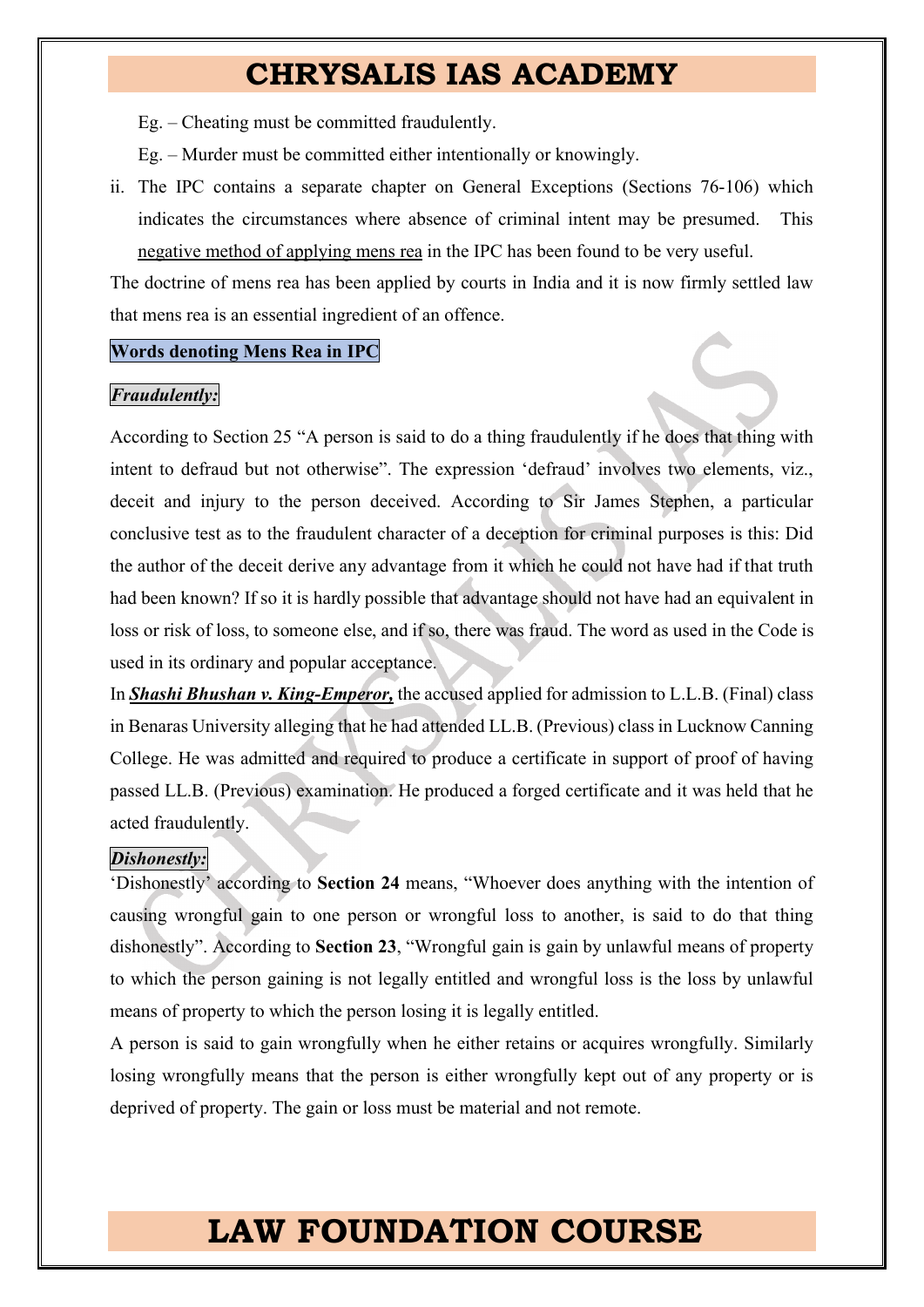#### <span id="page-7-0"></span>*Voluntarily:*

According to **Section 39,** "A person is said to cause an effect voluntarily when he causes it by means which, at the time of employing those means, he knew or had reason to believe to be likely to cause it." In its ordinary sense, the word 'voluntarily' means an act done without influence or compulsion. The section, therefore, emphasises the well-known rule of law that a man is presumed to intend the probable consequences of his acts.

Voluntarily causing an effect embraces,

- i) with intention to cause the effect,
- ii) with the knowledge of likelihood of causing the effect, and
- iii) having reason to believe that the effect is likely to be caused.

#### <span id="page-7-1"></span>¸ **Intention:**

It means to have in mind a fixed purpose to reach a desired objective, so it indicates that a man is consciously shaping his conduct so as to bring about a certain event. In simple words intention is the purpose or design with which an act is done. 'Intention' differs from motive and law takes notice of intention only. If intention is criminal, law provides punishment even though the act is done with the best of motive. In *Emperor v. Raghu Nath Rai<sup>49</sup>*, a Hindu took away a calf from a Mohammedan's house without his knowledge and consent in order to save it from slaughter. The accused was held guilty of theft and rioting although he acted with the best of motive to save the life of the sacred cow. Motive is relevant only in ascertaining the guilt of the accused as it is directed to the ultimate end, good or bad, which a person hopes to secure. As such motive, object or design of a person should never be confused with his intention.

In many cases intention and knowledge merge into each other and mean the same thing more or less and intention can be presumed from knowledge.

#### <span id="page-7-2"></span>¸ **Knowledge:**

It means having mental cognition of a thing or it is the awareness or expectations of the consequence of the act. The main difference between knowledge and intention is that in the former the consequence is not desired whereas in the later it is desired.

<span id="page-7-3"></span>¸ **Reason to believe:**

According to Section 26, means, "A person is said to have reason to believe a thing if he has sufficient cause to believe that thing but not otherwise."

In short, the word 'voluntary' as used in Section 39 is very important and does not mean willingly but knowingly or intentionally.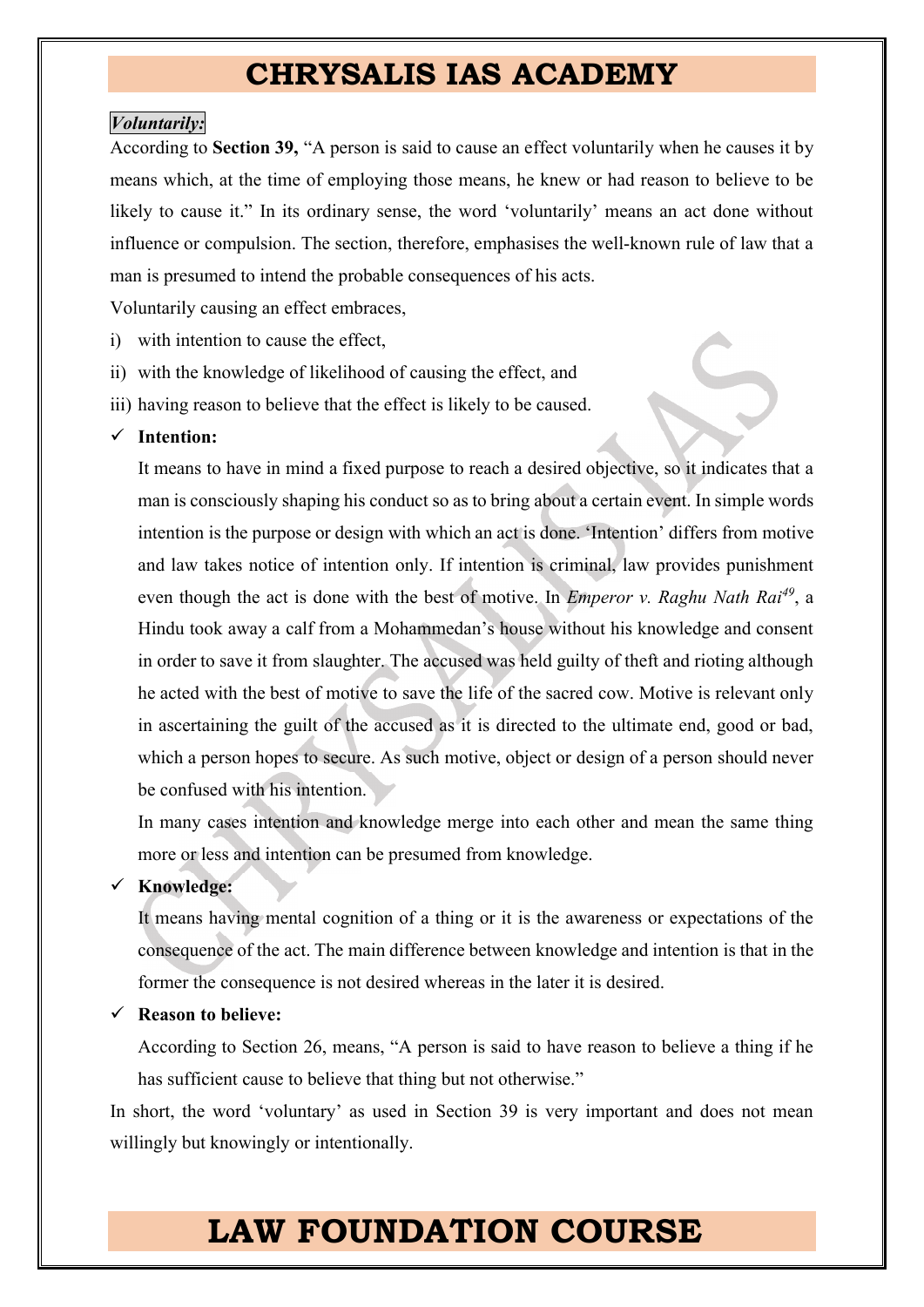#### <span id="page-8-0"></span>**Mens rea and statutory crimes**

The application of doctrine of mens rea to statutory offences was uncertain up to 1947.

In *R. v. Prince(1875),* Prince Henry was tried for having unlawfully taken away an unmarried girl, below the age of 16 years, out of the lawful possession and against the will of her father, under the belief that she was eighteen. The jury found upon evidence that before the defendant took her away, the girl had told him that she was 18. It was held that the prisoner's belief about the age of the girl was no defence. It was argued that the statute did not insist on this knowledge of the accused that the girl was under 16 as necessary for conviction, the doctrine of mens rea, should, nevertheless, be applied and conviction be set aside in the absence of criminal intention. Sixteen judge tried the case and all but one unanimously held the prince guilty. Brett J. who gave a dissenting judgment, was of the view that in order to constituent an offence mens rea is essential and it was necessary for the prosecution to prove mens rea on the part of the accused. Bramwell J. said that in offences which are legal wrongs (*malum prohibitum-wrong only because it is prohibited*) it is the duty of the prosecution to establish mens rea, but in offences which are *malum in se(wrong in itself)* both moral as well as legal harm, mens rea is presumed and it need not be proved specifically. Thus, the accused was convicted as he had committed an act which was forbidden by the statute and it was not only a legal wrong but also a moral wrong.

The decision is very controversial and has been the subject of criticism by many writers. Jerome Hall, an American jurist said that the decision was evidently influenced by the concern for the protection of young girls from sex offenders and the judges who decided this case shared the indignation with the public in such cases. The decision has been regarded as unsatisfactory by Russel, as it is in conflict with the established principles of criminal law.

In the other case of *R. v. Tolson(1889),* the accused was tried under Section 57 of the Offences against the Person Act 1861 for having committed the offence of bigamy. Under this section it was an offence for a married person to contract a second marriage during the lifetime of the husband or wife as the case may be. In this case Mrs. Tolson was married to Mr. Tolson in 1880 and after one year in 1881 she was deserted by her husband. She made all possible enquiries about him and ultimately came to know that her husband had been destroyed in a ship bound for America. Therefore, supposing herself to be a widow she married another man in 1887. The whole story was known to the second husband and the marriage was not a secrecy. In the meantime, Mr. Tolson suddenly reappeared and Mrs. Tolson was charged accordingly. In the trial court she was convicted for one day's imprisonment on the ground that a belief in good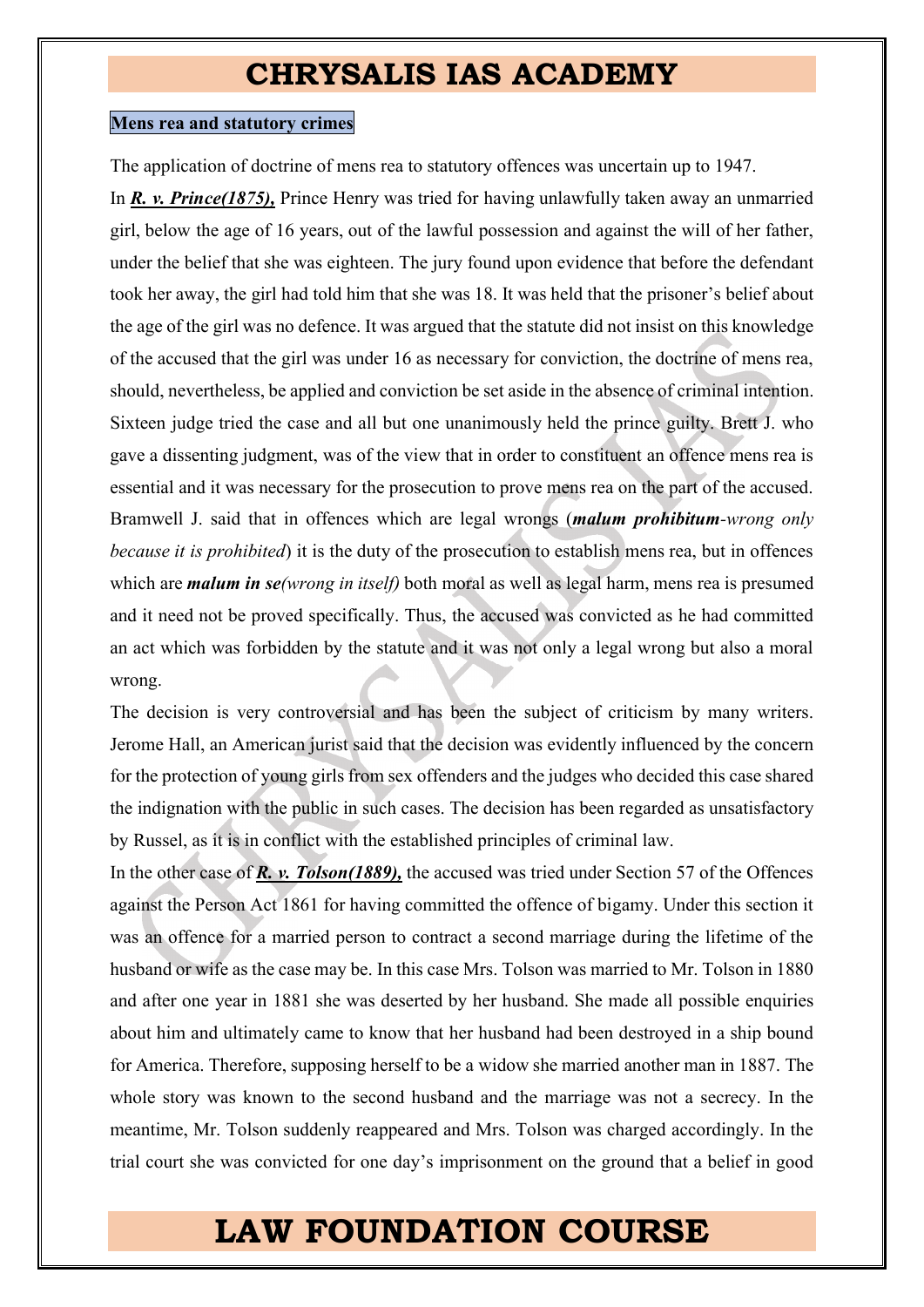faith and on reasonable facts about the death of her husband is no defence to the charge of bigamy. The accused went to the higher court by way of appeal.

The question before the Court of Appeal was whether Mrs. Tolson had guilty intention in committing the offence of bigamy. The court by majority set aside the conviction on the ground that a bona fide belief about the death of the first husband at the time of second marriage is a good defence in an offence of bigamy. The court also laid down that the doctrine of *mens rea*  would be applied in statutory offences also, unless the same is ruled out by the statute either expressly or by necessary implication.

Thereafter there had been much confusion about the application of the doctrine to statutory offences and it had been said that there is an eclipse of mens rea in statutory offences.

The doctrine was resurrected in the case of *Brend v. Wood* (1946), wherein it was held that mens rea is an essential element of crime in every penal statute unless the same is either expressly or by necessary implication ruled out by the statute.

This position of law was followed in India post-independence too. In the case of *Nathulal v. State of MP*, it was held that mens rea by necessary implication may be excluded from a statute only where it is absolutely clear that the implementation of the object of the statute would otherwise be defeated. In this case the accused, a food grain dealer, applied for a licence and deposited the requisite licence fee. He without knowledge of rejection of his application purchased good grains and sent returns to the licensing authority who on checking found that it was in excess of the quantity permitted by Section 7 of the M. P. Food Grains Dealers Licensing Order, 1958. The accused on being prosecuted was, however, acquitted on the ground that he had no guilty mind. The Supreme Court in its judgment observed:

"The accused was under a bona fide impression that the licence in regard to which he had made an application was issued to him though not actually sent to him. The fact that the licensing authority did not communicate to him the rejection of his applicable confirmed the accused's belief. It was on that belief that he stored the food grains and was sending returns to the authorities concerned. He could not, therefore, be said to have intentionally contravened the statutory provisions."

### <span id="page-9-0"></span>**III. WRONGFUL ACT** *(ACTUS REUS)*

The third essential element of a crime is *actus reus*. In other words, some overt act or illegal omission must take place in pursuance of the guilty intention. Professor Jerome Hall said that something in addition to a *mens rea* is required to produce a criminal harm. There must also be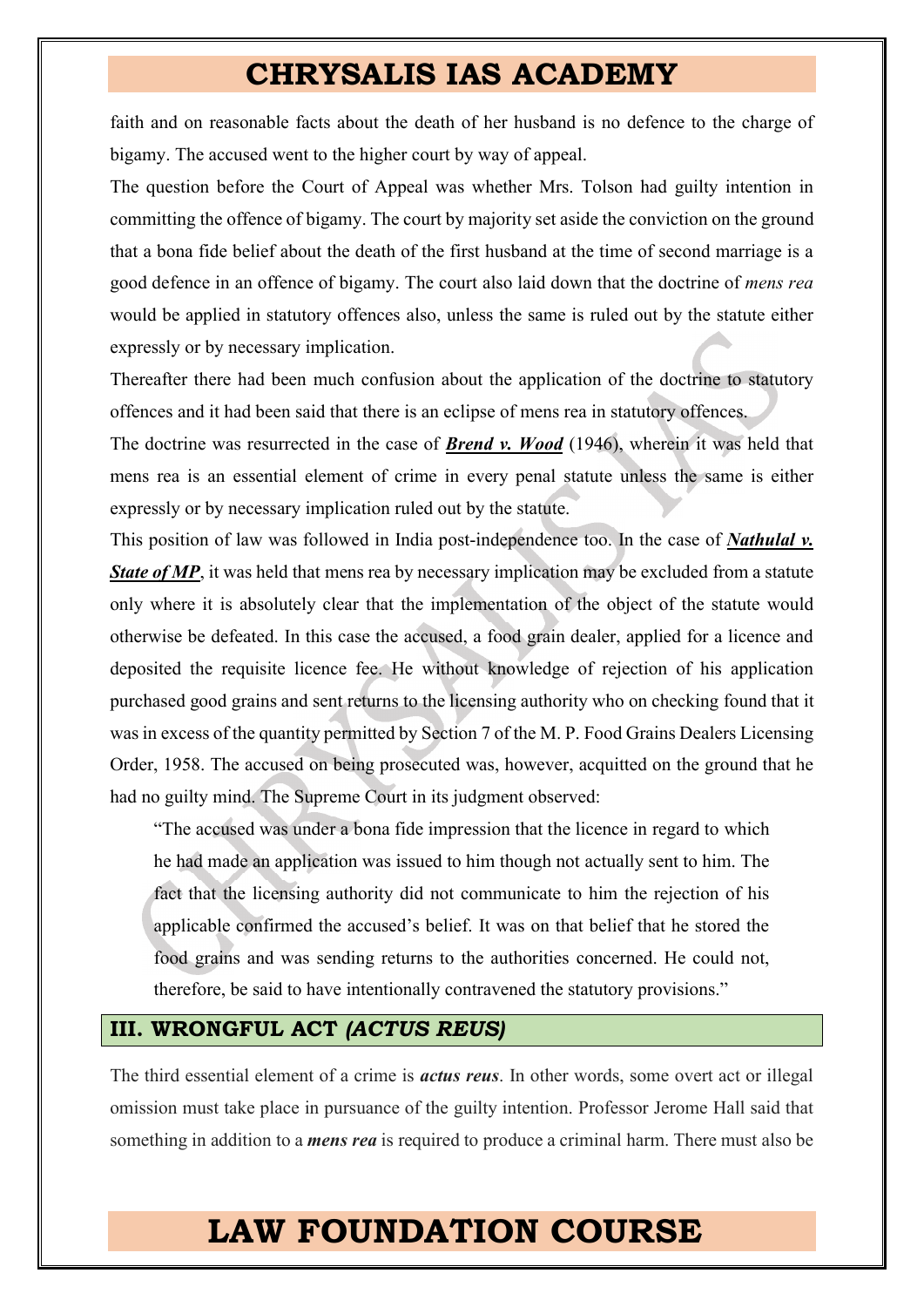a manifestation of *mens rea* in the external world. Thus *mens rea* can manifest itself in the form of the following acts:

- <span id="page-10-0"></span>1. The act may be either **positive or negative**:
	- $\triangleright$  Positive wrongdoer does that which he ought not to do
	- $\triangleright$  Negative wrongdoer omits to do that which he ought to do.
- <span id="page-10-1"></span>2. The act may either be **internal or external**.
	- $\triangleright$  Internal acts of the mind. Eg To think
	- $\triangleright$  External acts of the body. Eg To speak

Every external act involves more or less an internal act which is related to it although the converse is not always true.

- <span id="page-10-2"></span>3. The act may be **intentional or unintentional**:
	- $\triangleright$  Intentional when it is the outcome of a determination of the persons will directed to the end or when it is foreseen and desired by the doer.
	- $\triangleright$  Unintentional when it is not the result of any determination of the will and when it is not desired.

Every act is made up of the following three factors:

- i) *its origin in some mental or bodily activity*
- ii) *its circumstances*

#### iii) *its consequences*

For example, the act of shooting involves all these factors.

- Firstly, there is a physical doing.
- Secondly, a person is in the range of the revolver and also the revolver is loaded.
- Thirdly, the consequences follow namely, the trigger falls, the bullet is discharged and the bullet enters the body of the victim.

Where the law prohibits an act it prohibits an act in respect of its origin, its circumstances and its consequences. Circumstances and consequences may be relevant or irrelevant. Out of the numerous circumstances and the endless chain of consequences, the law selects some as material and they alone constitute the wrongful act the rest being irrelevant.

### <span id="page-10-3"></span>**IV. INJURY**

The fourth requirement in crime is the injury to another person or to society at large.

According to **Section 44** of IPC the word "injury" denotes any harm whatever illegally caused to any person in body, mind, reputation or property.

Thus the injury should be: